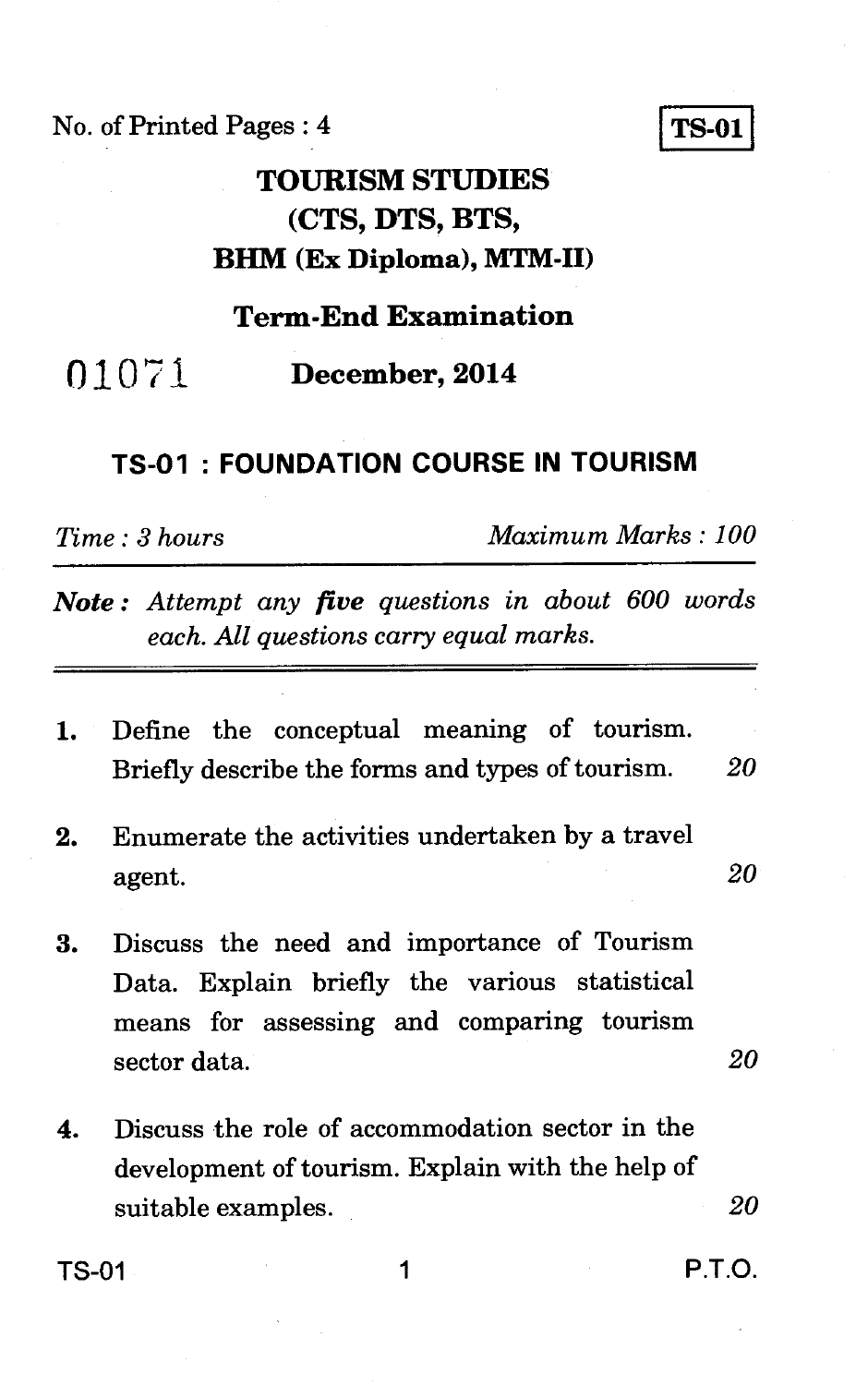**5.** Write short notes on any *two* of the following :

 $2 \times 10 = 20$ 

- (i) Silk Route
- (ii) Special Interest Tourism
- (iii) Grand Tour
- **6.** Enumerate the characteristics of tourist product. Also mention the process of designing a tourism product with an example of a tourist product of your choice. 20
- 7. Write an essay on subsidiary services in tourism.  $20$
- **8.** Discuss the concept of promotional mix in tourism with the help of suitable examples. 20
- **9.** Define Guides and Escorts. What are the essential qualities and skills needed to be a successful guide ? 20
- 10. Write short notes on any *two* of the following :  $2 \times 10 = 20$ 
	- (i) Living Culture
	- (ii) Travel Writing
	- (iii) Use and Misuse of History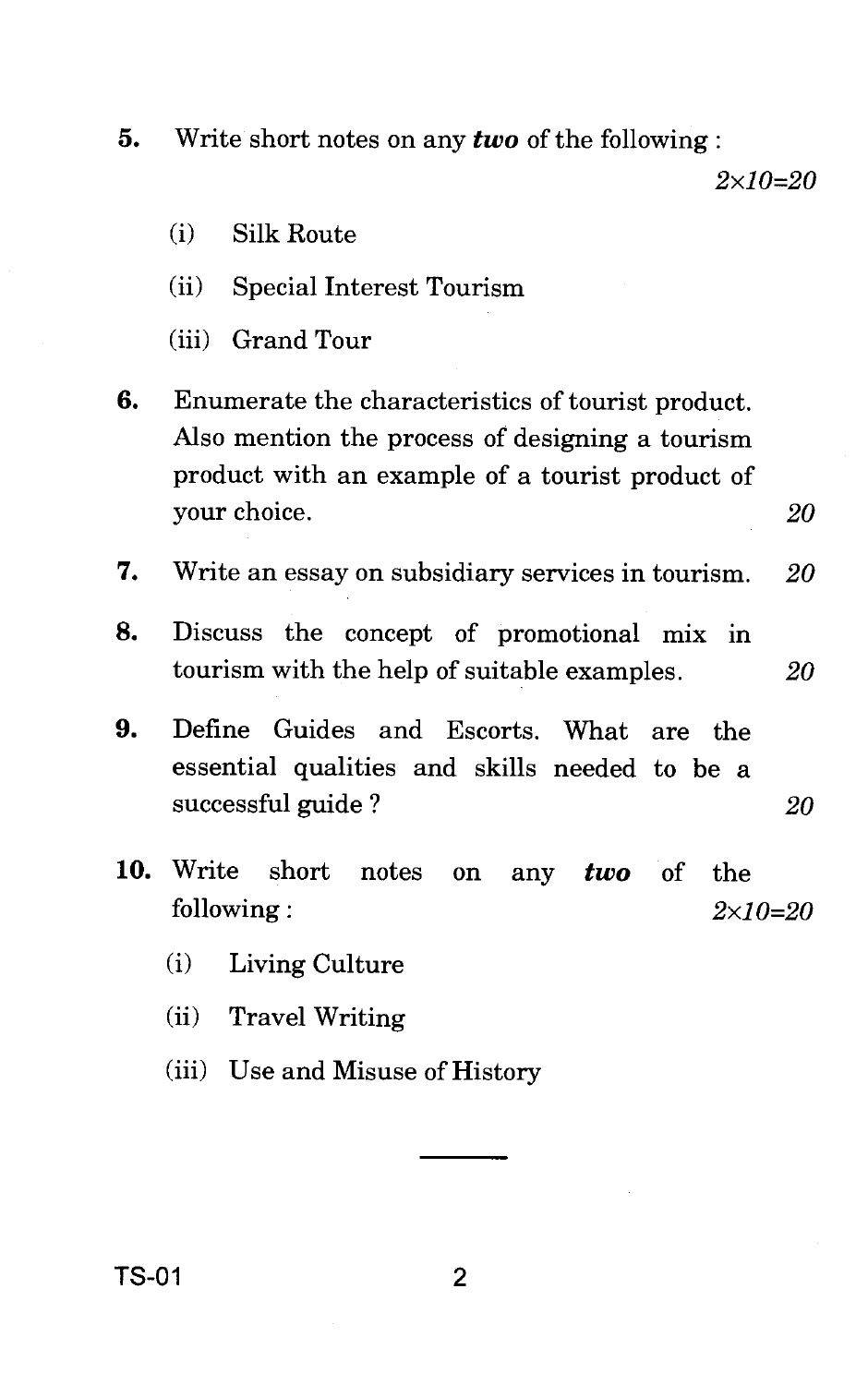टी.एस.-01

## पर्यटन अध्ययन

(सी.टी.एस., डी.टी.एस., बी.टी.एस., बी.एच.एम. (एक्स डिप्लोमा), एम.टी.एम.-II)

## सत्रांत परीक्षा

दिसम्बर, 2014

## टी.एस.-01:पर्यटन में आधार पाठ्यक्रम

समय : 3 घण्टे

अधिकतम अंक : 100

|                                        |  |  |  |  |  | नोट : किन्हीं पाँच प्रश्नों के उत्तर लगभग 600-600 शब्दों में |  |
|----------------------------------------|--|--|--|--|--|--------------------------------------------------------------|--|
| दीजिए । सभी प्रश्नों के अंक समान हैं । |  |  |  |  |  |                                                              |  |

- पर्यटन के संकल्पनात्मक अर्थ की परिभाषा दीजिए । संक्षेप में 1. पर्यटन के प्रकारों तथा स्वरूपों का वर्णन कीजिए । 20
- टैवल एजेंट द्वारा किए जाने वाले कार्यकलापों की गणना  $2.$ कीजिए ।
- पर्यटन आँकडों की आवश्यकता तथा महत्त्व पर चर्चा 3. कीजिए । पर्यटन क्षेत्र के आँकड़ों के आकलन तथा तुलना के लिए उपयोग में लाए जाने वाले विभिन्न सांख्यिकीय साधनों की संक्षेप में व्याख्या कीजिए ।
- पर्यटन के विकास में आवास क्षेत्र की भूमिका की चर्चा  $\boldsymbol{4}$ . कीजिए । उपयुक्त उदाहरणों की सहायता से व्याख्या कीजिए । 20

**TS-01** 

P.T.O.

20

20